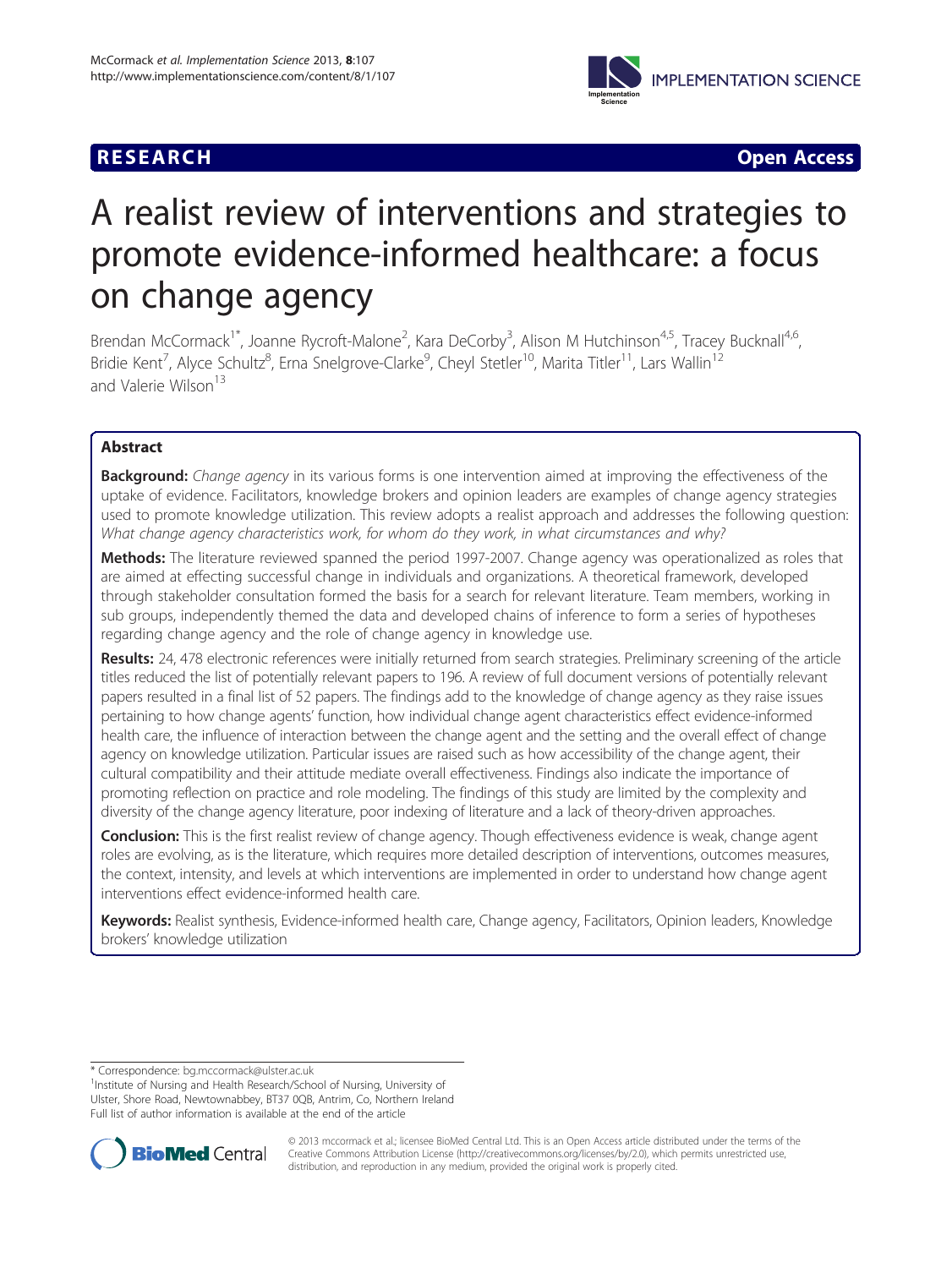## Background

The field of evidence-informed healthcare is broad and encompasses a variety of theories, methodologies, methods and tools. A decision maker needs to negotiate a range of interrelated cognitive, social and creative processes of evidence selection and construction, and a range of contextual factors and behavioral changes in order to make effective health care decisions [\[1,2](#page-9-0)]. This fact highlights the need to understand the relationships between such processes. Evidence-informed healthcare has become recognized as fundamental to practice [\[3,4](#page-9-0)] and aims to address the large gap between what is known and what is consistently done [\[5](#page-9-0)]. Evidenceinformed healthcare comprises the use of the best available (least biased and most trustworthy) evidence in decision making [\[4](#page-9-0)] in order to ensure ethical and accountable practice [\[3](#page-9-0)], protect patients from incompetence and other risks [\[4](#page-9-0)], and achieve the best patient outcomes through organizations meeting their responsibilities for the delivery of high quality care.

Unfortunately, practitioners and policymakers have largely afforded only secondary importance to the use of evidence reviews in the implementation of healthcare interventions [[6,7](#page-9-0)]. Fundamental questions still exist about which strategies should be used in particular settings [[5](#page-9-0)]. Despite this limited evidence base on implementation strategies, decision makers need to determine how best to implement interventions and identify key related components that must not be compromised or adapted. As a result, there has been a call for the inclusion of broader types of evidence than have traditionally featured in clinical medicine and in evidence reviews [\[6](#page-9-0)]. Evidenceinformed decision making models advocate for research evidence to be considered in conjunction with clinical expertise, patient preferences and values, and available resources [\[8](#page-9-0)]. Concerns have been expressed that systematic reviews fail to reflect the real-world interaction between evidence and action [[6,9\]](#page-9-0), including the diversity of disciplines, complexity and quality of analysis, and complex relationships between healthcare interventions and outcomes. Thus, despite the strong potential for reviews to inform decision making, Grimshaw et al. [\[6](#page-9-0)] highlight that they may have limited relevance or applicability, and create potentially inappropriate overreliance on their findings that could discourage innovation.

Systematic reviews typically focus on the minimization of bias, often at the expense of the details that relate to the complexity and context of interventions, which become detached from the findings and are then in danger of being overly simplified and even misleading [\[10,11](#page-9-0)]. Realist inquiry avoids this danger by taking an explanatory approach that examines the mechanisms of how programs work, without assuming that future interventions would work in precisely the same way as those reviewed [[10](#page-9-0)].

Realist syntheses were developed in response to the weaknesses of systematic reviews and feature similar steps, with a focus on the refinement of theory related to how interventions work, rather than comparing the effectiveness of interventions [[12](#page-9-0)]. Furthermore, the emphasis is on understanding how the contexts in which interventions are implemented affect the outcomes they achieve. A realist review is undertaken systematically in order to address issues of effectiveness, with the processes undertaken being similar to that of a systematic review, i.e., a comprehensive search, screening for relevance and quality in a transparent manner, and data synthesis, in order to generate findings.

Numerous systematic reviews have evaluated the effectiveness of interventions in promoting evidenceinformed healthcare [\[13](#page-9-0)-[17\]](#page-9-0). In their overview of concepts and evidence to guide knowledge translation activities, Grimshaw and colleagues highlight a multiplicity of approaches (including education and training, reminders, decision-support, local opinion leaders, and audit and feedback) that have been used individually, or in combination, to facilitate evidence use. Application of these interventions is usually accompanied by an implementation strategy, designed to support and promote the success of the intervention. An overview of 54 reviews of individual interventions or combinations of interventions, including those related to change agency [[18\]](#page-9-0) found that there were mixed effects for educational interventions, conferences or courses, opinion leaders, education, performance feedback, and patient-mediated interventions. In the context of change agency in evidence-informed healthcare, no systematic reviews have been undertaken. This in part may be due to the complexity of the term itself, the lack of precision in defining the term, and the multiplicity of associated terms. For example, in a comprehensive review of the diffusion of innovations in service organizations, Greenhalgh et al. [\[2](#page-9-0)] identified a range of strategies for enabling evidence use in practice, but at no stage used the term 'change agency'. This lack of specificity and precision was reinforced in a conceptual analysis of key concepts used in knowledge transfer by Thompson and colleagues [[19](#page-9-0)], who concluded that considerable confusion exists in the use of terms such as opinion leaders, facilitators, champions, linking agents, and change agents.

Thus, while numerous systematic reviews have been conducted to determine the effectiveness of specific interventions that can be associated with change agency or practices in which change agents engage, reviewers are yet to undertake a systematic review of the literature to examine the mechanisms or how such interventions work, and under what circumstances. This review fills this gap.

In this paper, we describe the results from the first stage of a study, using a realist synthesis approach, within a program of research (The ReS-IS [Realist Synthesis of Implementation Strategies] Project) that aimed to answer the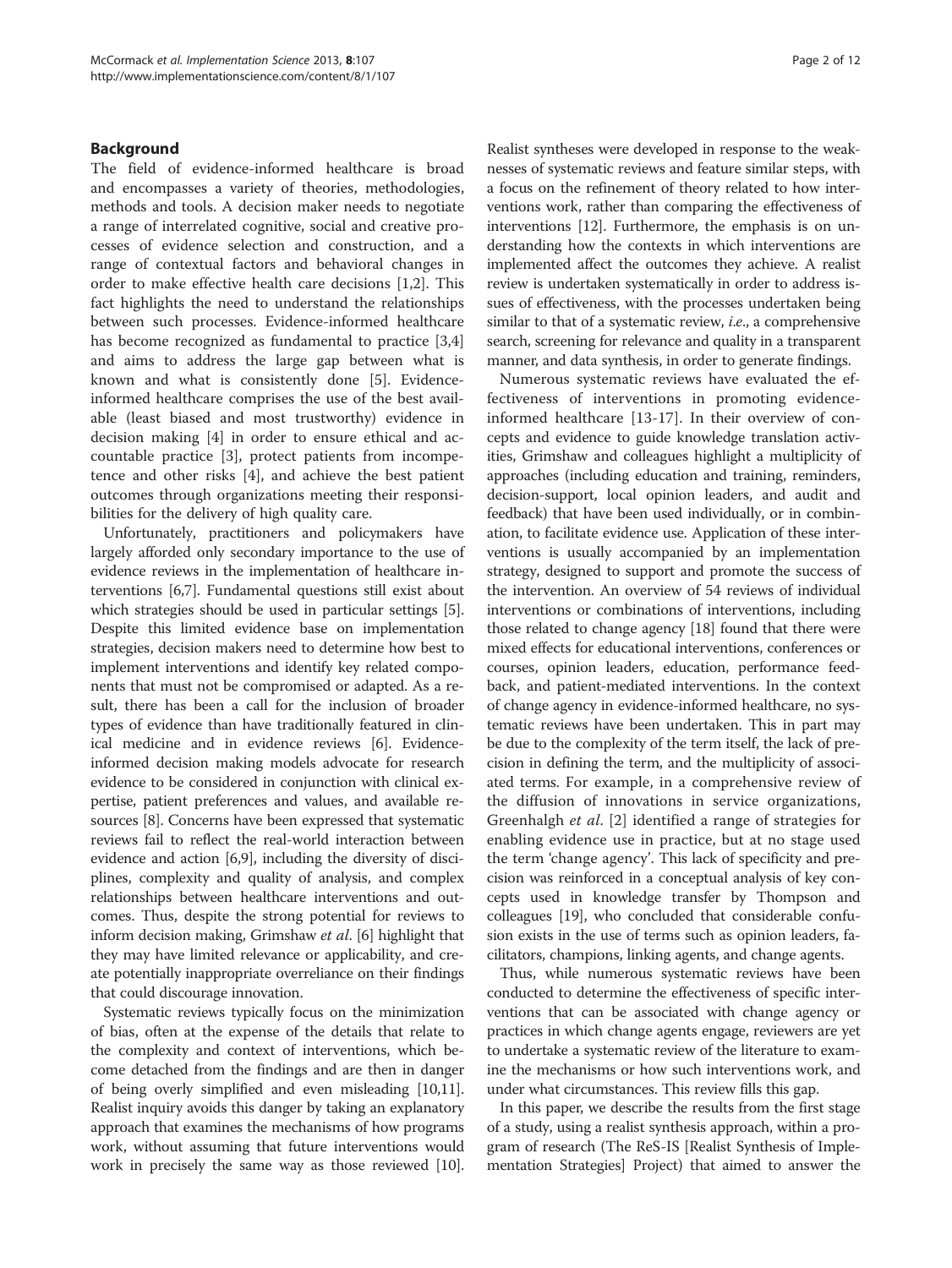question 'what interventions and strategies are effective in enabling evidence-informed healthcare?' A key stage in the realist synthesis methodology is 'theory development', i.e., the development of a theoretical model to explain relationships. In this study, early theory development work identified four theory areas related to interventions and strategies to achieve evidence-informed healthcare, and these themes form the theoretical framework of the review. The theory development process has been described in detail in a previous publication outlining the methodology of the ReS-IS study [[20](#page-9-0)]. While the ReS-IS framework encompassed four theory areas, this paper focuses on one of these – change agency, where 'change agency' is defined as 'organization or other unit that promotes and supports adoption and implementation of innovations' [[6,21](#page-9-0)]. Set within this definition of change agency, we were particularly interested in the roles used to bring about change. We focused on change agency due to the sizeable body of published literature pertaining to roles that focus on bringing about change (see Rycroft-Malone et al. 2012 for details [\[20\]](#page-9-0)), but as we will show later in the paper, the focus has not been on change agency per se, but on specific interventions undertaken by change agents operating in a variety of roles that relate to change agency. Further, in the context of this review, starting with change agency from the theoretical framework yielded the potential to produce meaningful results that could also inform the other theory areas within the framework.

# Review purpose

The purpose of this realist review was to determine how change agency 'interventions' may operate in different contexts and with what effects. This realist review is set within the standard realist evaluation or review question; i.e., 'what works (how particular interventions [known as mechanisms] perform), for whom does it work (different individuals or populations), in what circumstances (different characteristics), and why (explanations of relationships between mechanisms and contextual characteristics)' The overarching question in this study, therefore, was: What change agency characteristics work, for whom do they work, in what circumstances, and why? To answer this overarching question, we devised three specific questions:

- 1. How do the characteristics of the change agent affect knowledge utilization?
- 2. How does the interaction between the change agent and the setting affect knowledge utilization?
- 3. What is the overall effect of the change agent on knowledge utilization?

## Method

Realist synthesis [\[11\]](#page-9-0) focuses on the study of the evidence underpinning complex interventions, particularly

when the evidence base is heterogeneous and not conducive to systematic review methods [\[11,22](#page-9-0)]. Realist work places significance on the context and postulates that contextual influences are mobilized by the choices that human beings make, that it is possible to identify patterns in these choices ('demi-regularities'), and that these patterns act as 'theories' [\[10,11,23\]](#page-9-0). Thus, realist synthesis is a theory-driven method and iterative process aimed at uncovering the theories that inform decisions and actions. In this review, we followed a process, which is now detailed in published reporting standards of realist reviews [[24](#page-9-0)].

# Identifying initial program theories

Initial program theories were identified through an iterative process of workshops, telephone-conferences and 'blog discussions' by a team who were immersed in relevant literature. The team comprised 11 international knowledge translation researchers and practitioners who self-selected to participate in a working group, the aim of which was to explore the effectiveness of interventions to promote evidence-informed healthcare. Following in-depth discussion and an initial scope of the literature, four theory areas were identified for scrutiny: agency (person, roles); systems change (group or social processes); technology (mechanisms); education and learning strategies. The research team considered what quantity of an intervention is needed (dose), the target of an intervention, e.g., individual, team, organization (level), and evidence of particular contextual issues shaping the intervention (contextual factors) [[20\]](#page-9-0). In this first review, we focused on 'change agency', due to the sizeable body of published literature pertaining to this theory area and thus its potential to produce meaningful results that could also inform the other theory areas of the theoretical model as the review progressed.

## Searching process

The literature search was purposive in order to scrutinize the initial program theories. Search terms were compiled by the team as a list of knowledge utilization and change agency terms. The terms of reference, in conjunction with relevant indexing terms according to database, were used to guide the searches. Two team members conducted the searches of six online databases: Medline, CINAHL, Embase, PsycInfo, Sociological Abstracts, and Web of Science. Health Sciences Librarians (Dalhousie University, Halifax, Canada; McMaster University, Hamilton, Canada) were consulted in the process of constructing the search. Consistent with the purpose of the review, the search strategies were deliberately broad and did not include discipline-related terms, with one exception. In CINAHL,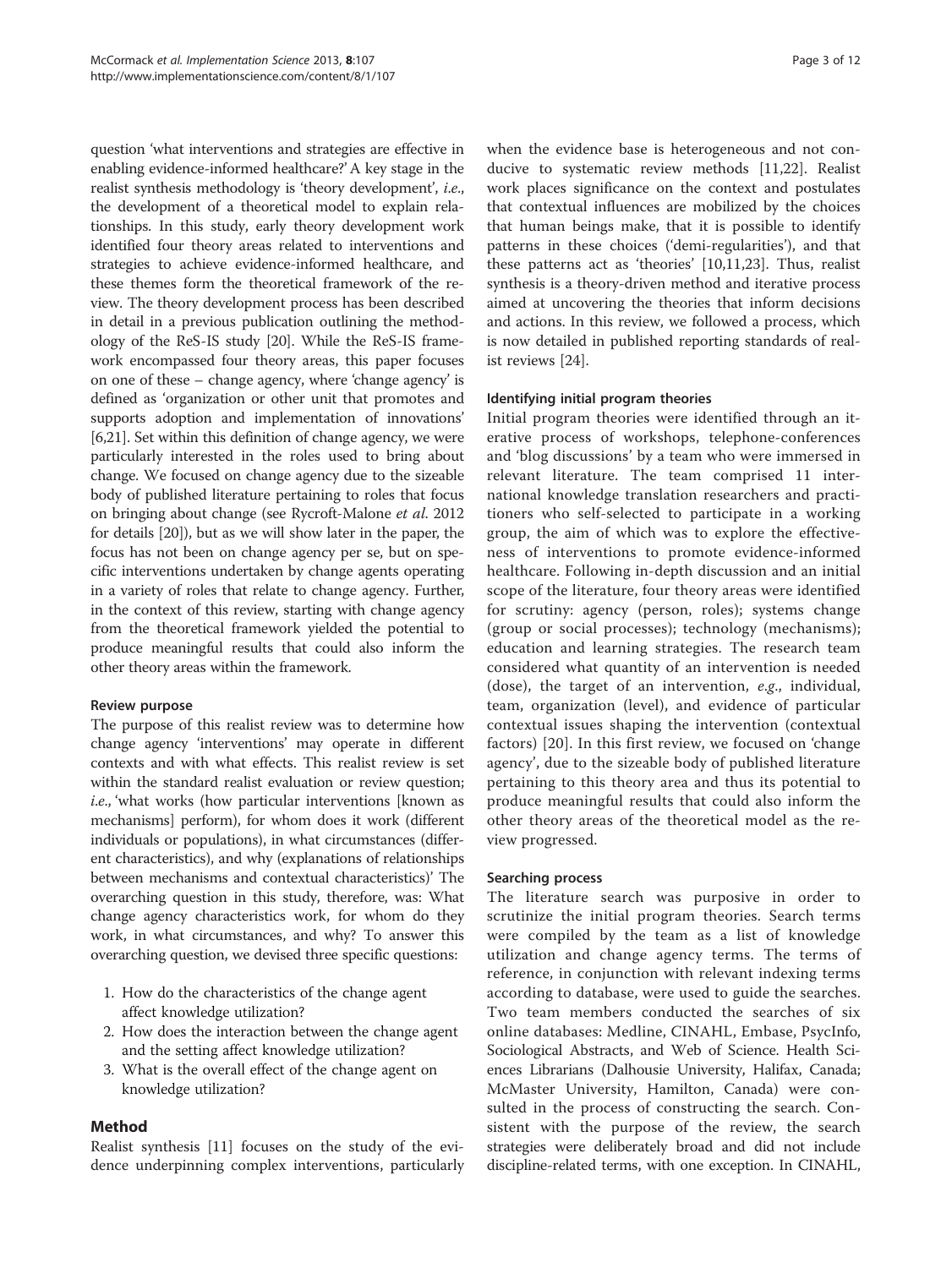the indexing term 'nursing knowledge' was combined, using the Boolean operator 'OR', with the term 'knowledge', in order to capture all papers indexed using either 'knowledge' or 'nursing knowledge'; however, this specific term being combined with 'or' along with the general term 'knowledge' ensured that search results were not limited only to 'nursing knowledge' Despite the search strategy omitting discipline-specific terms, the second level of screening, examining the full-text articles, revealed that the relevant articles returned from the search were primarily nursing-related. This result may be a consequence of publication activity being concentrated in the nursing discipline, better indexing procedures for the discipline, or intervention work primarily being conducted by nurses and reported in nursing journals that are well-indexed in the databases of published literature related to healthcare.

The searches were executed in OVID in March 2007 for the period of 1997 to 2007. Given the state of the field, searches were limited to the previous 10 years, which was considered an appropriate timeframe in the search for intervention studies in knowledge utilization. As a quality measure, one group member developed a list of 14 journals prominent in the field of knowledge utilization. A second group member reviewed the list against the indexing of the databases searched, and determined that these journals were adequately indexed in the databases selected for the search. Additionally, using their knowledge of the literature, all team members reviewed the final reference list to ensure that potential relevant papers were not missed by the search strategy.

A list of terms to refer to change agents was developed and incorporated into search strategies. The list included: Opinion leader; Facilitator/ion; Education outreach worker; Academic detailer; Practice developer; Clinical Educator; Change agent; Knowledge broker; Champion; Innovator; Boundary spanner; Advocate; Expert; Transformational leader; Consultant; Coach; Educator; Nurse researcher; EBP champion; Staff developer; Professional practice developer. Terms were joined with the Boolean operator 'OR' in order to capture any instance of any term's use. Several terms were truncated in order to capture different uses of that term  $(e.g.,)$ facilitat\*, change agen\*). Where indexing terms existed already in reference to a particular concept, the indexing term was used as well as possible variations captured by keywords. Given that searches were run in March 2007, it is possible that since searches were conducted, new indexing terms have been added; however, at the time the searches were executed, the combination of indexing term and keyword use was intended to maximize sensitivity of the searches. Details of the databases and search strategy are available in

Additional file [1](#page-9-0) and further detail of the methodology can be found in previous publications [[20,](#page-9-0)[25](#page-10-0)].

## Selection and appraisal of documents

Search results were saved as text files and downloaded into Reference Manager Professional Version 11.0, a bibliographic software manager program. The content of the file was then backed-up to a secure server. A total of 24, 478 electronic references were returned from the change agency search strategies. Preliminary screening of the article titles reduced the list of potentially relevant papers to 196. The preliminary screen was intentionally inclusive to capture all articles potentially relevant to the review purpose of addressing what change agent interventions worked, for whom, in what circumstances, in what respects, and why. Therefore, in the interests of a comprehensive review, the initial level of screening erred on the side of inclusion wherever a title appeared to be potentially relevant to the change agent/agency concept or any of the search terms/definitions in relation to the change agent component of the theoretical framework.

At this stage, all seemingly relevant papers were retrieved in full-text for a more detailed relevance test. McKibbon's evaluation of search filters for finding articles in Medline [[26\]](#page-10-0) showed variation of 100 knowledge translation terms used, with only 46 of the 100 terms appearing in titles and abstracts of 500 articles, making them difficult to find. McKibbon et al. determined that many irrelevant articles were retrieved by knowledge translation search strategies, meaning that it is necessary to do a great deal of manual screening. Upon reviewing full document versions of potentially relevant papers, 52 relevant papers were included. Figure [1](#page-4-0) shows the flow of work processes from database selection through to screening processes and the final selection of included papers.

Data were extracted from articles using bespoke forms, which were developed based on the content of the initial program theories. Data from each paper were extracted by two team members who cross-referred on decisions about content and relevance. Consistent with realist review evaluations of quality and decisions about research that was 'good and relevant enough' [[20\]](#page-9-0) to include were made during data extraction through the inclusion of a subjective evaluation of quality by the reviewer, with comments as to strengths and weaknesses of the study. The reviewers used the term 'good and relevant enough' to describe papers that provided detail on how conclusions were reached, without assessing quality in relation to study design or standardized criteria. We were also interested in fulfilling this criterion in relation to a study's potential to add to the theoretical area. Good quality evidence included in-depth critical review [[27](#page-10-0)]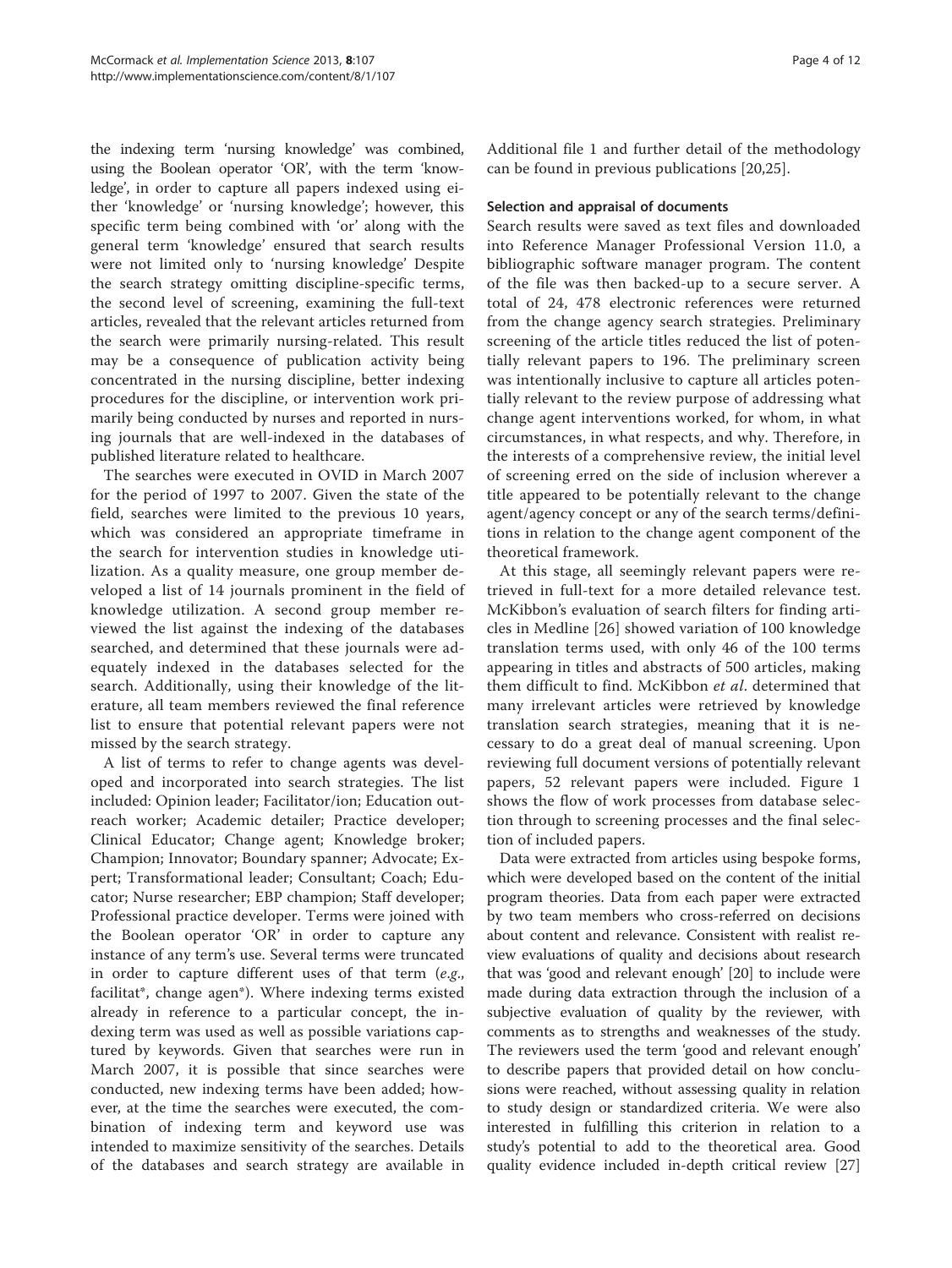<span id="page-4-0"></span>

and incorporating thorough search methods [[28\]](#page-10-0), with data systematically reviewed and analyzed [\[29](#page-10-0)].

## Analysis and synthesis process

The investigators met for a face-to-face meeting and commenced analysis of the data collected in the extraction forms. The investigatory team divided into three subgroups to conduct the theming of the data, with each subgroup theming the extracted data according to one of the three research questions. Subgroup members independently themed the data extracted from each article using the question assigned to their subgroup. The subgroup then collated the themes identified by each of the members. From there, the subgroup members identified 'chains of inference' [[12](#page-9-0)[,25](#page-10-0)]. A chain of inference is a connection that can be made across articles based on the themes identified [\[23](#page-9-0)]. To establish a chain of inference, the theme must be evident in more than one paper. Subgroup members each shared the chains of inference they had identified. A conference call was then used to discuss, amend and/or confirm the chains of inference that had been proposed. To create an audit trail, for each chain of inference, articles containing themes that linked to individual chains of inference were recorded.

A second face-to-face meeting was then held to identify connections between the chains of inference and their effect on evidence-informed healthcare. Having articulated the connections, the group formulated hypotheses regarding the chains of inference. A chain of inference was, therefore, linked to each hypothesis and for each chain of inference themes from the literature were also linked. Further, all papers from which the themes related to the respective chains of inference were drawn, were clearly identified. Additional file [2](#page-9-0) presents an audit trail of the stages of data extraction and how these stages inform the final set of themes arrived at, as shown in Figure 1 and summarized in this findings section.

## Main findings

In order to be consistent with the theoretical framework that guided data extraction and analysis, the main findings are presented in response to each of the research questions posed for the change agency theory area. Figure [2](#page-5-0) presents a diagrammatic representation of the themes derived from the data extraction linked to each of the research questions.

## How do the characteristics of the change agent affect knowledge utilization?

The literature provides some support for the potential of opinion leaders [\[30](#page-10-0)-[38\]](#page-10-0) and facilitators or facilitation [[39-45](#page-10-0)] approaches to change agency, with a number of key features of change agents supported in this work to date. Such features include how responsibility and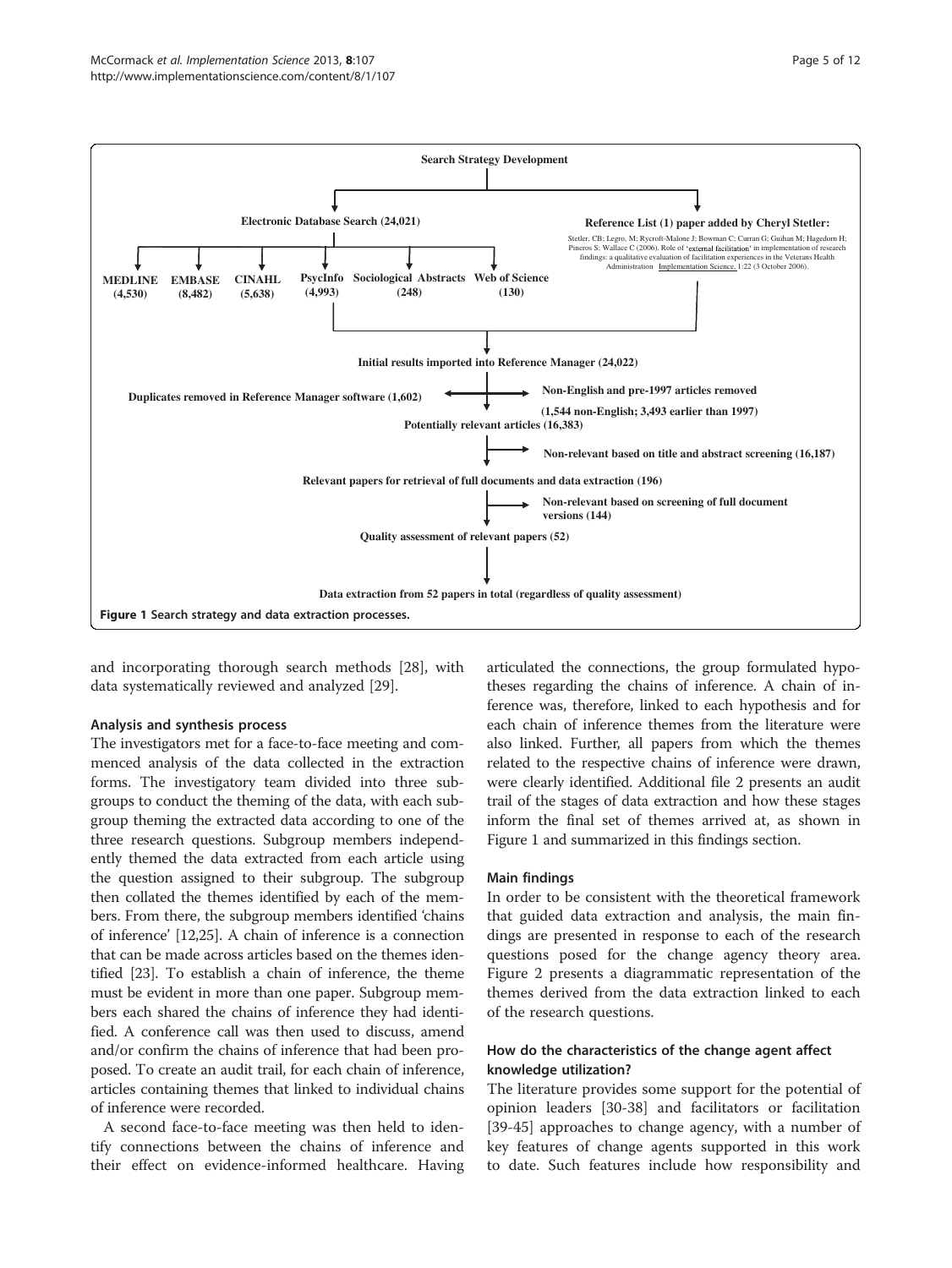<span id="page-5-0"></span>

accountability [[46,47\]](#page-10-0) are established in a role, as well as how facilitators perceive the importance of their responsibility and accountability. Establishing respect as a change agent is also seen as crucial [[32,48,49\]](#page-10-0). Beyond establishing respect, change agents must be role models of the evidence-informed healthcare values and practices they espouse [\[31,33,50,51\]](#page-10-0).

Other features of changes agents identified in the literature but considered to be less important than those of responsibility, accountability, respect and role-modeling, include the age of the change agent (e.g., younger nurses have been associated with being able to influence higher levels of research use) [\[28](#page-10-0)], accessibility of the change agent (knowledge is more likely to be used when the change agent is perceived to be accessible, organized, expert and credible) [\[52\]](#page-10-0), culturally compatible (perceived connection with the target group) [[35,53\]](#page-10-0), reflective [[33,50,54\]](#page-10-0), and having a positive attitude [\[28,33,46,48,54,55\]](#page-10-0).

However, it is not clear from the evidence how these personal characteristics compare to one another in terms of their relative importance. There does seem to be some agreement that establishing respect and credibility, being positive, being a role model, and engaging in reflective

practice are key features of a successful change agent. There is less evidence to support other personal characteristics found to be important, including accessibility, youth, responsibility/accountability, and cultural compatibility. Given that change agents engage in interpersonal activities, it can be assumed that personal characteristics are key to success, and the idea that change agency introduces the personal characteristics of the change agent as another 'variable' in the intervention has been a common criticism of evaluations of the approach [\[56](#page-10-0)]. However, the literature does not systematically evaluate or consistently comment on personal characteristics, and little has been done to evaluate how a change agent's personal characteristics affect outcomes.

# How does the interaction between the change agent and the setting effect knowledge utilization?

The data did not produce evidence of specific effects of change agents on particular aspects of evidence use, but instead demonstrates the effect of change agents on creating the conditions for evidence-informed healthcare. We found that differences exist in published literature relating to the significance placed on 'context' in the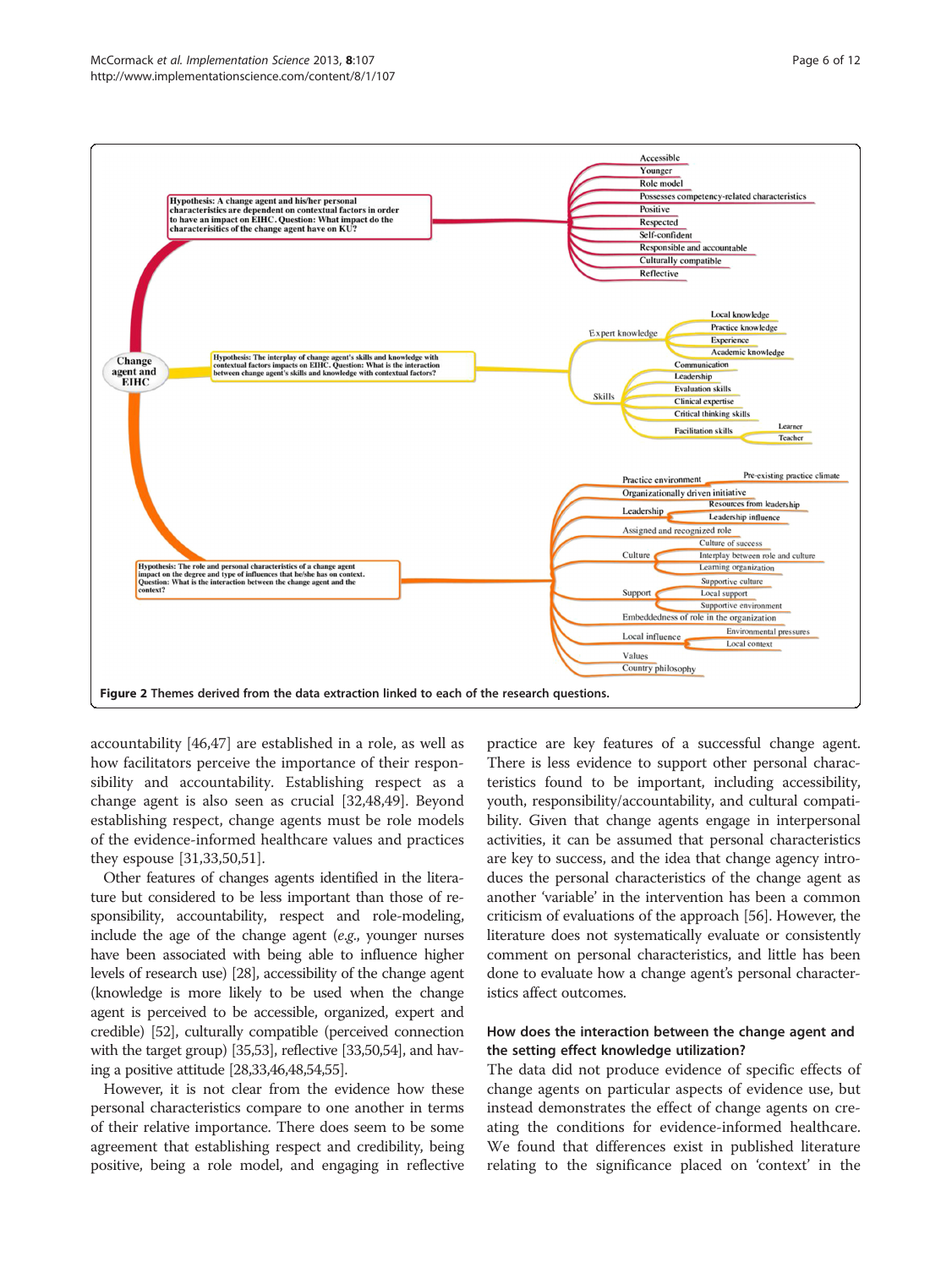reporting of studies in evidence-informed healthcare. Details of the intervention relating to the context for change agents' work were not consistently provided. Seven papers failed to address context at all [\[28,36,49,51,57](#page-10-0)-[59](#page-10-0)]. A further three papers provided some data on context but were either too limited in detail to allow inferences to be made [[60,61](#page-10-0)], or the influence of context was alluded to but, based on the paper, it was not feasible to make any statements about which factors influenced effectiveness, or in which settings [\[62\]](#page-10-0). Despite inconsistency in reporting, from the studies that do consider contextual issues, some key issues emerge.

Consistent with the relationship between context and culture identified by Kitson et al. [\[56](#page-10-0)], our evidence provides support for the importance of the role of leadership and a supportive culture [[41,63](#page-10-0)-[65\]](#page-10-0) as important components of context. The importance and significance of leaders actively supporting the use of evidence in practice as well as facilitating the creation of the conditions for evidence to be used was highlighted. Establishing a supportive culture appears to be important [\[50](#page-10-0)] and requires the removal of contextual and resource constraints [[41\]](#page-10-0). The importance of local support [\[30,41,44](#page-10-0)] is emphasized. Additionally, a change agent who has a positive attitude, with well-established respect and credibility, seems more likely to be able to build a critical mass of leadership influence, solicit the required resources from leadership, and establish the necessary supportive culture. These aspects of the contexts in which change agents work seem to correspond to the personal characteristics of change agents that are supported by evidence.

The setting in which the implementation activity occurred was considered to play a key role in change agent success by authors of studies we reviewed. The characteristics of the setting that are given most consideration include: local influence (the extent to which the change agent is familiar with micro and meso influences in particular settings, and the extent to which they are able to influence these) [[33,46](#page-10-0)] and culture [[32,48,54,64](#page-10-0)]. Organizational culture was identified as a key issue in change agent success, particularly with respect to the interplay between change agent role and culture in a particular setting. However, the extent to which a change agent role is embedded in an organization is considered important in working with organizational culture and overcoming setting specific characteristics. The degree of embeddedness of a change agent was demonstrated in the literature to be an important contextual factor, with integration of the role into the organization being key [[46,66,67\]](#page-10-0). While change agent roles that are embedded in an organization appear to be favored in the literature (as compared with external consultancy roles), caution is extended in the same literature with respect to loss of direction and confidence, unexpected pressures of work, high turnover due to poaching, and unrealistic expectations on the parts of the leaders themselves [[46,48,63](#page-10-0)]. Within organizations, the change agent role needs to be viewed as important and adequately supported and resourced.

# What is the overall effect of the change agent on knowledge utilization?

While the data from this review provides insights into the conditions necessary for change agents to have an effect on evidence-informed healthcare, the data do not provide evidence of how particular mechanisms perform in certain contexts (settings). Positive personal characteristics appear to allow the change agent to capitalize on those aspects of the setting that can be influenced. Leadership and supportive culture seem to be intertwined with, or perhaps their effect can be strengthened by, the personal characteristics of respect, positivity, accessibility and responsibility/accountability. It seems likely that youth and cultural compatibility may affect a setting when there is a 'fit' between these characteristics and the setting in which the evidence is being implemented; i.e., there is a match between the age and cultural background of the change agent and the clinicians in the particular setting.

Our review suggests that change agents who are adequately supported and resourced (context) and who model the roles and practices they espouse (mechanism), have greater potential to achieve evidence-informed healthcare (outcome). These key findings can be summarized in the form of a Context (C), Mechanism (M), Outcome (O) configuration:

# Individual change agent and organizational contextual characteristics

A change agent needs to be embedded in the context and be accessible and organized. The change agent needs to be culturally compatible in terms of their established connections with the target group, be perceived by others as having expertise and as being credible. Change agents need to be clear about their lines of responsibility and accountability. Finally, in order to be effective, change agents need to operate in organizations that are supportive, where the role is seen as important and is adequately resourced.

# Mechanisms

Working with these contextual characteristics, a change agent needs to establish respect within the target group, display a positive attitude, act as a role model for the espoused practices, and show leadership.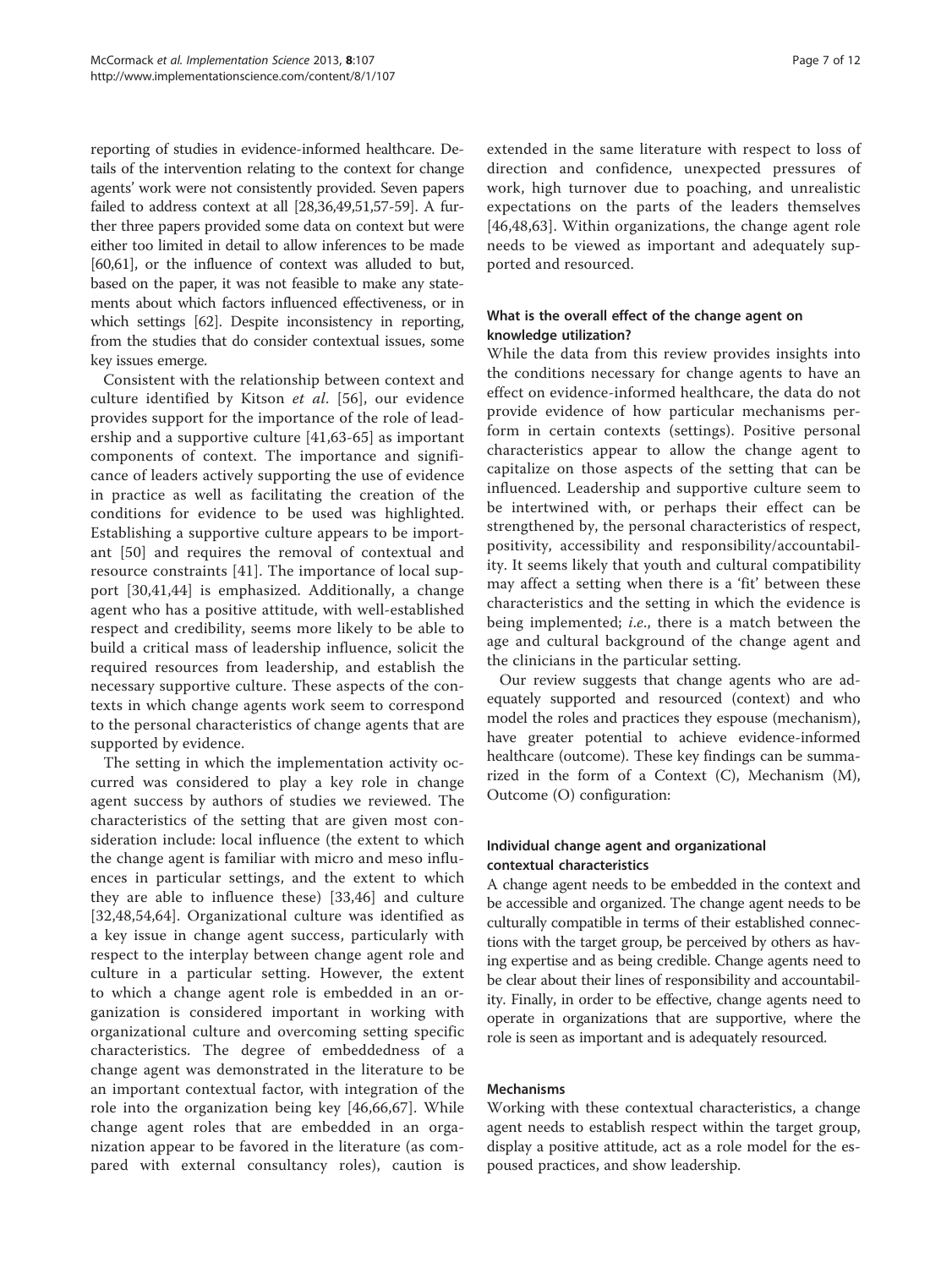#### Outcome

A critical mass of leadership influence, soliciting of the required resources from leadership, and establishing the necessary supportive environment for change.

## **Discussion**

Given the potential impact of social interaction and faceto-face communication, change agent interventions and settings that capitalize on opportunities to facilitate interaction may be more successful, particularly in settings that feature a positive or receptive culture, a high degree of embeddedness, strong leadership support, and a good preexisting local context. The literature did not offer clarity about how the role of leadership and having a supportive culture interact as part of context with change agents' personal characteristics. The extent to which context, including setting, has been documented is highly varied within the current literature. The papers reviewed comment on particularly notable features of context and settings rather than systematically responding to a consistent set of features under consideration. This finding has been recently highlighted by Rycroft-Malone and colleagues in their implementation trial focusing on reducing pre-operative fasting times [[8\]](#page-9-0). The study highlighted the multifactorial nature of context as well as a continued lack of clarity about what is meant by 'context'. Chaudoir, Dugan and Barr highlight the need for agreement about the constructs that influence implementation success [\[68\]](#page-10-0). Consistent with other authors, while highlighting significant contextual features affecting implementation studies, our review did not add clarity to the range of contextual features that need to be considered. It is clear that a number of tangible and more abstract organizational/cultural factors are at play to moderate the effect of the context within which change agency is implemented, with some of these factors being considerably more difficult to manipulate and measure. For example, while leadership is a consistent feature of many of the studies reviewed, the specific qualities of leaders and how they enable evidence use in healthcare settings is poorly articulated and inconsistently applied. Research by Stetler et al. suggests that leaders (at every level) act as the 'holders' of an organization's values and as such are pivotal to the way in which an evidence culture is promoted and operationalized [\[69](#page-10-0)]. This highlights the potential overlap between the mechanisms of action of change agents and leaders, which would be worth exploring further in the future, as would research into the ways in which leadership characteristics enable an organization's values to be translated into meaningful action.

Additional difficulty arises from use in the literature of various terms relating to change agency in evidenceinformed healthcare. In some cases, terms are used interchangeably and are not defined; for example, authors

discuss the role of facilitator and also facilitation, and it is unclear whether there is any distinction. We caution that the term 'practice development' has contextual meanings, where there may well be other terms that hold implicit meanings in particular context(s), and this disclaimer may apply to other roles/terms as well. In general, the literature demonstrates careless use of language. It would be useful to be consistent, and if not, at least clear, with the use of terms in future publications. However, it would seem that there is still a long way to go in achieving this desired outcome, for example Flottorp and colleagues identified a taxonomy of 57 potential determinants of factors that prevent or enable improvements in healthcare professional practice [[70](#page-10-0)].

A number of key features of the setting do appear to be facilitative (tangible resources, structures that enable change agency and intervention) and have potential for modification, with some less tangible features (quality of cultural characteristics, values) being more difficult to operationalize. In terms of forming partnerships and new relationships, change agents who are well-respected and easily able to act as role models may be more effective if they are able to interact effectively with individuals and teams. The potential of change agents to work within individuals and teams, including across professional and physical boundaries, seems to be a condition upon which people may be [more] successful in these roles [\[8](#page-9-0)]. Given the emerging importance of reflective practice, along with role modeling, a respected change agent who is a 'fit' in terms of their (cultural) compatibility may be more likely to succeed, and may also have a positive impact on the setting and thus, the outcome of interventions. Responsibility/accountability as important personal characteristics may also be a facilitator of local influence and help to generate a more receptive culture.

This knowledge and skill set assists change agents in addressing the variety of contextual issues that need to be addressed in bringing about change. In addition, these contextual issues can interact with personal characteristics and may impact the relative importance of particular characteristics and skills. The change agent role does not seem to require a formal position or formal authority, with social influence and social interaction being key components of the role. However, this is in contrast with the need for formal recognition of the role, and the potential for formality to facilitate influence over knowledge and information flow, an important part of change agency.

#### Limitations

The limitations of this study relate to the review period, the quality of included papers, the sensitivity of the search strategy, as well as issues related to the lack of theory in published papers.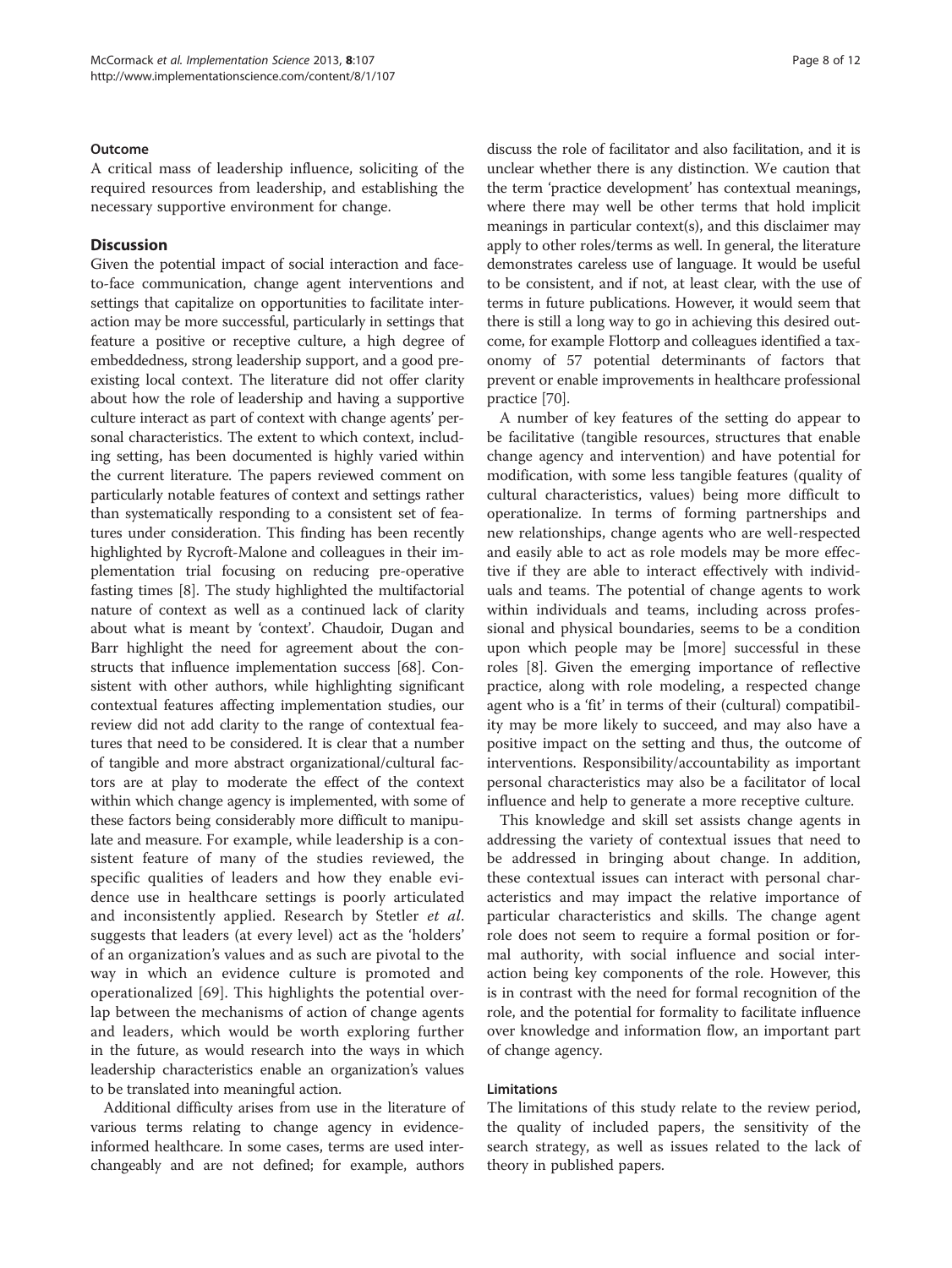This realist review was undertaken in 2007 and included literature between the period of 1997 to 2007. This 10-year timespan includes a period of time when a large quantity of evidence-informed practice, knowledge translation and research utilization papers were published, and indeed represents the period when implementation science research began to emerge. However, we are conscious that in the six years since the review has been conducted, many more papers have been published that will add further to this review. While we are aware that our review adopted a focus on change agency as an intervention, we are confident that the literature included is representative of the research in this field at that time and that this realist review provides a platform for further development and expansion. We are not aware of any other review that has focused on 'change agency' as a concept or term in and of itself to date.

Included papers ranged from less-detailed accounts of 'success stories' [\[55\]](#page-10-0) to those that described appropriate research designs, applied rigorous analysis and provided detailed presentation of findings [\[28](#page-10-0)]. We did not exclude papers based on study design or level of detail/evidence provided. Over half of the papers were assessed as contributing to an understanding of change agency in knowledge utilization for evidence-informed healthcare. Five papers [\[33,46,49,54,71\]](#page-10-0) provided detailed accounts of original research with sufficient supplementary detail to contribute to a clear picture of the research process and intervention. These papers used appropriate research designs for the questions addressed, reported rigorous analyses and detailed findings, clearly describing the methodology of the project, the intervention itself, and any evaluation undertaken. However, detail on either methods or the intervention itself was lacking in 10 papers [[31,35,45,47,48](#page-10-0),[51](#page-10-0),[55](#page-10-0),[62](#page-10-0),[72](#page-10-0)-[74\]](#page-11-0). A great deal can be learned from papers in which sufficient detail is provided to assess whether claims made are supported in the data [[12,](#page-9-0)[27-29,33,46,49,54,64,71\]](#page-10-0).

Use of well-established theories was not uniformly evident across included papers. In fact, absence of theory was almost as frequent as use of a theoretical framework; and reference to individual concepts, such as research utilization [\[75](#page-11-0)], facilitation or practice development was also apparent [\[27,41](#page-10-0),[76\]](#page-11-0). More specifically, many papers did not explicitly discuss the theoretical underpinnings supporting development, implementation or evaluation of change agent interventions. Some of the papers that did refer to a theory, or on occasion more than one theory, merely noted use in terms of framing or informing a project related to a change agent, for example, through use of a variety of learning theories, including Knowles' adult learning theory [\[77](#page-11-0)], critical reflection [[78](#page-11-0)], and forms of knowing [\[79](#page-11-0)-[81](#page-11-0)]. Other theoretically-based studies used a variety of theories to design their intervention (social cognitive theory [[53\]](#page-10-0), social marketing [[38\]](#page-10-0), diffusion of innovations [\[35](#page-10-0)] and Promoting Action on Research Implementation in Health Services [PARIHS] [\[43](#page-10-0)]). The predominant framework underpinning this work was Rogers' Diffusion of Innovation Theory. Overall, theory appeared to be underutilized and not uniformly described in sufficient detail for one to fully understand its role in the study of change agents.

Finally, while we have attempted to make our search strategy as sensitive as possible (and erred on the side of sensitivity as opposed to specificity), we are conscious that Knowledge Utilization continues to be a poorly indexed area of literature, and so it is difficult to design a perfect search strategy. In order to compensate for this limitation, we involved the entire group in overseeing and reviewing search strategies and search results in order to ensure we were being as comprehensive as possible.

# Conclusions

As the first realist review of change agency research, a comprehensive, inclusive review of the published evidence has been produced, summarizing what the literature demonstrates about the personal characteristics and context within which change agency functions as well as the effectiveness of change agents. The review highlights significant gaps and provides direction for future development of change agency for evidenceinformed healthcare. Change agency strategies currently used to foster knowledge utilization include opinion leaders, facilitators (internal/external), practice developers, education outreach, academic detailing, and the use of multiple change agents. While evidence of effectiveness is weak, in some cases in terms of outcomes data, there is evidence that supports the importance of opinion leader and facilitator roles. The literature would benefit from better descriptions of interventions and determination of outcomes, as well as more detail on the context, intensity and levels at which interventions are implemented. If a focus on measurement of appropriate outcomes and detailed reporting can be realized, the field can learn more from the implementation of change agency roles across different contexts. At this time, there does not seem to be adequate evidence to assess whether particular roles and associated mechanisms are more effective in particular contexts, or to make generalizations about which change agent(s) work best for which professional groups or settings. However, there is emerging evidence to suggest that 'fit' might be an important mechanism, such that if there is compatibility between a change agent's characteristics, approach, relationship with individuals and teams, and the contextual conditions in which they are working, their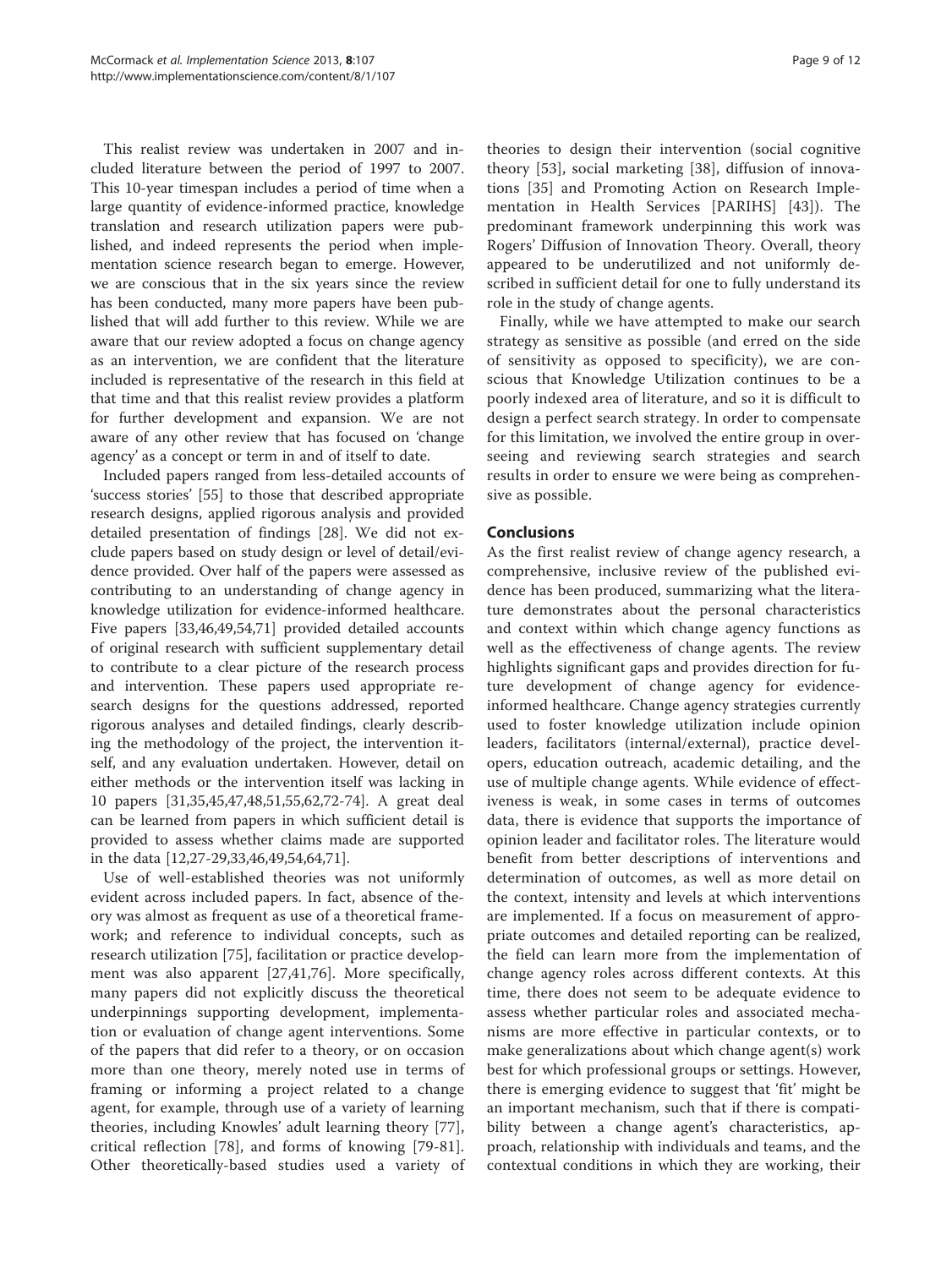<span id="page-9-0"></span>chances of being more successful in change agency might be enhanced. This review contributes to what we know about contexts in which the effect of change agency can occur, mechanisms through which change agency functions, and outcomes addressed in the literature within the scope of this review. It is expected that additional work to test hypotheses generated could further contribute to what is known about the contexts, mechanisms, and outcomes related to change agency effectiveness.

# Additional files

[Additional file 1:](http://www.biomedcentral.com/content/supplementary/1748-5908-8-107-S1.pdf) Search strategies and databases. [Additional file 2:](http://www.biomedcentral.com/content/supplementary/1748-5908-8-107-S2.pdf) seven‐step approach to data analysis and synthesis.

#### Competing interests

Alison Hutchinson is a member of the International Editorial Board of Implementation Science. Bridie Kent is an Associate Editor for Implementation Science; other editors made all decisions on this manuscript.

#### Authors' contributions

BM and JRM led the project. All authors participated in defining the scope of the review. KD and ESC executed the search. All authors undertook the appraisal of evidence and data extraction. All authors were involved in the analysis process. AMH led the documentation of the study process. KD led the development of the narrative. BM wrote the first draft of the paper; JRM, AH, and KD commented on it. All authors provided feedback on various drafts, and read and approved the final manuscript.

#### Acknowledgements

Thanks to the Knowledge Utilization Colloquium community for providing a critical commentary at various stages of this work. This study was unfunded collaborative work that arose from participation in a Knowledge Utilization Colloquium meeting in 2006. The authors gratefully acknowledge teleconference support from the University of Ulster and the University of Bangor, Wales, which allowed the group to meet periodically during the course of this collaborative work.

#### Author details

<sup>1</sup>Institute of Nursing and Health Research/School of Nursing, University of Ulster, Shore Road, Newtownabbey, BT37 0QB, Antrim, Co, Northern Ireland. <sup>2</sup>School of Healthcare Sciences, Bangor University, Fron Heulog, Ffriddoedd Road, Bangor, UK.<sup>3</sup> School of Nursing, McMaster University, 1280 Main St W, Ontario, Hamilton, Canada. <sup>4</sup>School of Nursing and Midwifery, Deakin University, 221 Burwood Hwy, Victoria 3125, Burwood, Australia. 5 Deakin-Southern Health Nursing Research Centre, I Block 246 Clayton Road, Victoria 3168, Clayton, Australia. <sup>6</sup>Alfred-Deakin Centre for Nursing Research, The Alfred Hospital, 55 Commercial Rd, Victoria 3004, Melbourne, Australia. <sup>7</sup>School of Nursing and Midwifery, University of Plymouth, Drake Circus, PL4 8AA, Plymouth, UK. <sup>8</sup>Alyce A Schultz, Independent Consultant, 3172 Hillcrest Drive 59715, Bozeman, MT, USA. <sup>9</sup>School of Nursing, Dalhousie University, Nova Scotia B3H 4R2, Halifax, Canada. 10EBP/Evaluation Consultant, 321 Middle Street Amherst, Massachusetts, & Health Services Department, Boston University School of Public Health, Boston, Massachusetts, USA. <sup>11</sup>School of Nursing, University of Michigan, 400 North Ingalls Building, Michigan 48109–5482, Ann Arbor, MI, USA. 12Department of Neurobiology, Care Sciences and Society, Division of Nursing, Karolinska Institutet, Sweden. <sup>13</sup>Faculty of Nursing, Midwifery and Health, University of Technology Sydney, Building 10, 235-253 Jones Street, Ultimo, Australia.

#### Received: 13 January 2013 Accepted: 29 August 2013 Published: 8 September 2013

#### References

- 1. Crilly T, Jashapara A, Ferlie E: Research Utilisation & Knowledge Mobilisation: A Scoping Review of the Literature: Report for the National Institute for Health Research Service Delivery and Organisation programme. Queen's Printer and Controller of HMSO 2010; 2010:1–307. [http://www.netscc.ac.uk/hsdr/files/](http://www.netscc.ac.uk/hsdr/files/project/SDO_FR_08-1801-220_V01.pdf) [project/SDO\\_FR\\_08-1801-220\\_V01.pdf](http://www.netscc.ac.uk/hsdr/files/project/SDO_FR_08-1801-220_V01.pdf).
- 2. Greenhalgh T, Robert G, MacFarlane F, Bate P, Kyriakidou O: Diffusion of innovations in service organizations: Systematic review and recommendations. Milbank Q 2004, 82:581–629.
- 3. Avis M, Freshwater D: Evidence for Practice, Epistemology, and Critical Reflection. Nurs Phil 2006, 7(4):216–224.
- 4. Ellis S, Huntley J, Kelly M, Morgan A, Swann C, Younger T: Evidence based public health: A review of the experience of the National Institute of Health and Clinical Excellence (NICE) of developing public health guidance in England. Soc Sci Med 2010, 71:1056–1062.
- 5. Bhattacharyya O, Reeves S, Zwarenstein M: What is implementation research? Rationale, concepts, and practices. Res Soc Work Pract 2009, 19:491–502.
- 6. Grimshaw JM, Eccles MP, Lavis JN, Hill SJ, Squires JE: Knowledge translation of research findings. Implement Sci 2012, 7:50–57.
- 7. Tranfield D, Denyer D, Smart P: Towards a Methodology for Developing Evidence-Informed Management Knowledge by Means of Systematic Review. Brit J Manage 2003, 14:207–222.
- 8. Rycroft-Malone J, Seers K, Chandler J, Hawkes CA, Crichton N, Allen C, et al: The role of evidence, context, and facilitation in an implementation trial: implications for the development of the PARIHS framework. Implement Sci 2009, 8:28.
- 9. Sweet M, Moynihan R: Improving population health: The uses of systematic reviews. Centers for Disease Control and Prevention (CDC). Atlanta Georgia: Milbank Memorial Fund; 2007.
- 10. Pawson R, Greenhalgh T, Harvey G, Walshe K: Realistic synthesis: An introduction. University of Manchester: ESRC Research Methods Programme; 2004.
- 11. Pawson R: Evidence Based Policy: a Realist Perspective. London: Sage; 2006.
- 12. McCormack B, Dewar B, Wright J, Garbett R, Harvey G: A Realist Synthesis of Evidence Relating to Practice development. Edinburgh, Scotland: Final Report to NHS Education for Scotland and NHS Quality Improvement Scotland; 2006.
- 13. Harris J, Kearley K, Heneghan C, Meats E, Roberts N, Perera R, et al: Are journal clubs effective in supporting evidence-based decision making? A systematic review. BEME guide No.16. Med Teach 2011, 33:9–23.
- 14. Murthy L, Shepperd S, Clarke MJ, Garner SE, Lavis JN, Perrier L, et al: Interventions to improve the use of systematic reviews in decision-making by health system managers, policy makers and clinicians. Cochrane Database Syst Rev 2012, 9, CD009401.
- 15. Schalk D, Bijl M, Halfens R, Hollands L, Cummings G: Interventions aimed at improving the nursing work environment: A systematic review. Implement Sci 2010, 5:34.
- 16. Schouten LMT, Hulscher MEJL, Everdingen JJE, Huijsman R, Grol RPTM: Evidence for the impact of quality improvement collaboratives: Systematic review. BMJ 2008, 336:1491–1494.
- 17. Scott SD, Albrecht L, O'Leary K, Ball GD, Hartling L, Hofmeyer A, et al: Systematic review of knowledge translation strategies in the allied health professions. Implement Sci 2012, 7:70.
- 18. Grol R, Grimshaw J: From best evidence to best practice: Effective implementation of change in patients' care. Lancet 2003, 362:1225–1230.
- 19. Thompson GN, Estabrooks CA, Degner LF: Clarifying the concepts in knowledge transfer: A literature review. J Adv Nurs 2006, 53:691–701.
- 20. Rycroft-Malone J, McCormack B, Hutchinson A, DeCorby K, Bucknall T, Kent B, et al: Realist synthesis: illustrating the method for implementation research. Implement Sci 2012, 7:33.
- 21. Greenhalgh T, Robert G, Bate P, Kyriakidou O: How to spread good ideas: A systematic review of the literature on diffusion, dissemination and sustainability of innovations in health service delivery and organisation. Milbank Quarterly 2004, 82(4):581–629.
- 22. Shemilt I, Mugford M, Vale L, Marsh K, Donaldson C, Drummond M: Evidence synthesis, economics and public policy. Research Synthesis Methods 2010, 1:126–135.
- 23. Pawson R, Tilley N: Realistc Evaluation. London: SAGE Publications; 1997.
- 24. Wong G, Greenhalgh T, Westhorp G, Buckingham J, Pawson R: RAMESES publication standards: realist syntheses. BMC Med 1929, 11:21–11.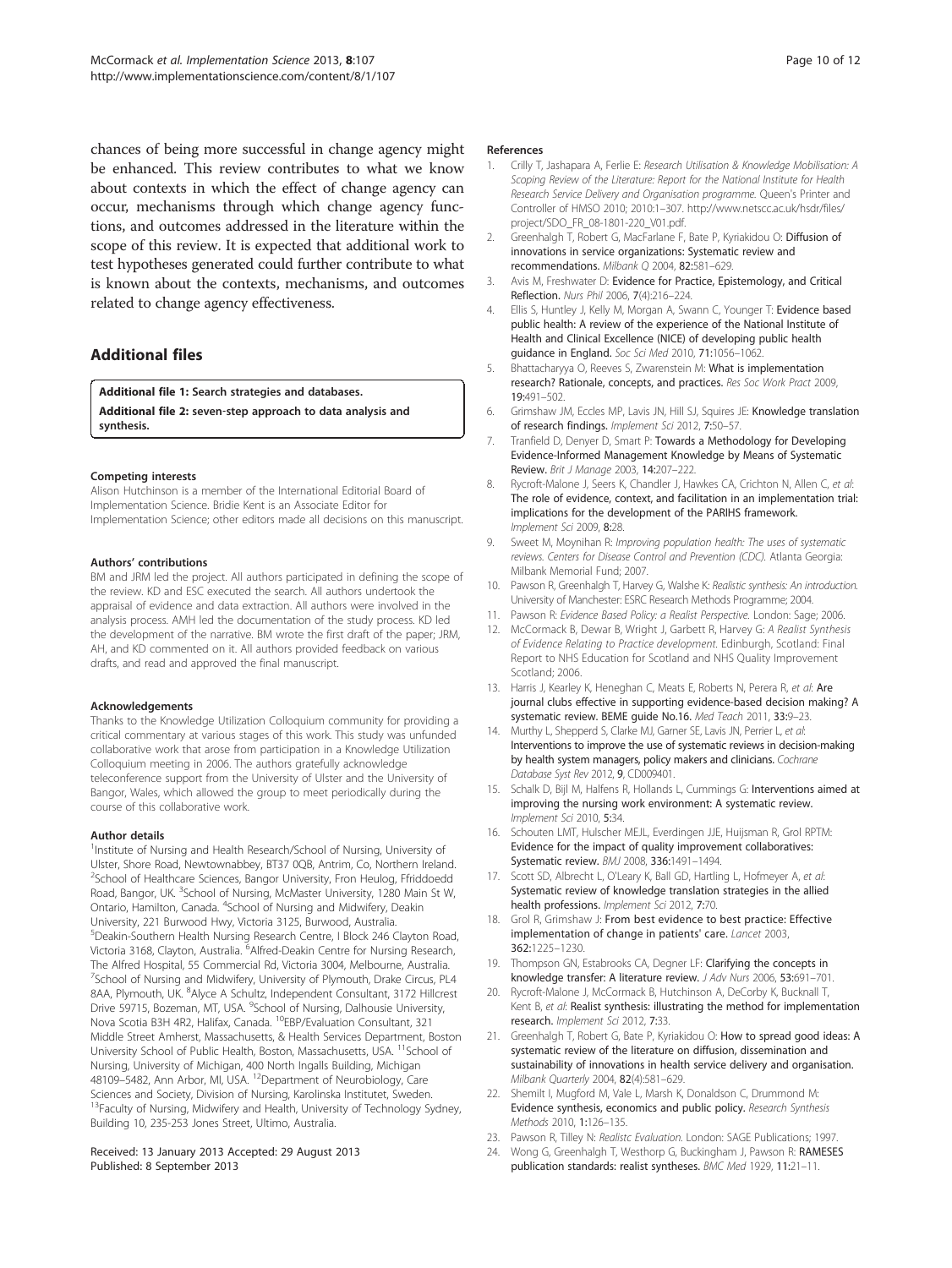- <span id="page-10-0"></span>25. Rycroft-Malone J, McCormack B, DeCorby K, Hutchinson A: Realist Synthesis. In The Research Process in Nursing. Edited by Gerrish K, Lacey A. Sussex, UK: Wiley-Blackwell; 2010:303–320.
- 26. McKibbon KA, Lokker C: Searching for research findings in KT literature. In Knowledge translation in health care: Moving from evidence to practice. Edited by Straus SE, Tetroe J, Graham ID. Hoboken: Wiley-Blackwell; 2009.
- 27. McSherry R, Warr J: Practice development: confirming the existence of a knowledge and evidence base. Pract Dev Health Care 2006, 5:55–79.
- 28. Milner M, Estabrooks CA, Humphrey C: Clinical nurse educators as agents for change: increasing research utilization. Int J Nurs Stud 2005, 42:899–914.
- 29. Mercier C, Bordeleau M, Caron J, Garcia A, Latimer E: Conditions facilitating knowledge exchange between rehabilitation and research teams – a study. Psychiatr Rehabil J 2004, 28:55-62.
- 30. Chaillet N, Dube E, Dugas M, Audibert F, Tourigny C, Fraser WD, et al: Evidence-based strategies for implementing guidelines in obstetrics: A systematic review. Obstet Gynecol 2006, 108:1234–1245.
- 31. Curran GM, Thrush CR, Smith JL, Owen RR, Ritchie M, Chadwick D: Evidence-based medicine: implementing research findings into practice using clinical opinion leaders: barriers and lessons learned. Jt Comm J Qual Patient Saf 2005, 31:700–707.
- 32. Davis DA, Taylor-Vaisey A: Translating guidelines into practice. A systematic review of theoretic concepts, practical experience and research evidence in the adoption of clinical practice guidelines. Can Med Assoc J 1997, 157:408-416.
- 33. Locock L, Dopson S, Chambers D, Gabbay J: Understanding the role of opinion leaders in improving clinical effectiveness. Soc Sci Med 2001, 53:745–757.
- 34. Majumdar SR, Tsuyuki RT, McAlister FA: Impact of opinion leader-endorsed evidence summaries on the quality of prescribing for patients with cardiovascular disease: A randomized controlled trial. Am Heart J 2007,  $153(1):22e1-8$
- 35. Miller R: Adapting an evidence-based intervention: Tales of the Hustler Project. AIDS Educ Prev 2003, 15:138.
- 36. Moore KA, Peters RH, Hills HA, LeVasseur JB, Rich AR, Hunt WM, et al: Characteristics of Opinion Leaders in Substance Abuse Treatment Agencies. Am J Drug Alcohol Abuse 2004, 30:187–203.
- 37. Strom KL: Quality improvement interventions: what works? J Healthc Qual 2001, 23:4–14.
- 38. Wright FC, Law CH, Last LD, Klar N, Ryan DP, Smith AJ: A blended knowledge translation initiative to improve colorectal cancer staging. BMC Health Serv Res 2006, 6:4.
- 39. Cranney M, Barton S, Walley T: Addressing barriers to change: an RCT of practice-based education to improve the management of hypertension in the elderly. Br J Gen Pract 1999, 49:522–526.
- 40. Gabbay J, Le M, Jefferson H, Webb D, Lovelock R, Powell J, et al: A case study of knowledge management in multi-agency consumer-informed 'communities of practice': implications for evidence-based policy development in health and social services. Health 2003, 7:283–310.
- 41. Gerrish K: A pluralistic evaluation of nursing/practice development units. J Clin Nurs 2001, 10:109–118.
- 42. Hutt E, Ruscin JM, Corbett K, Radcliff TA, Kramer AM, Williams EM, et al: A multifaceted intervention to implement guidelines improved treatment of nursing home-acquired pneumonia in a state veterans home. J Am Geriatr Soc 2006, 54:1694–1700.
- 43. Milner M, Estabrooks CA, Myrick F: Research utilization and clinical nurse educators: A systematic review. J Eval Clin Pract 2006, 12:639-655.
- 44. Stetler CB, Legro MW, Rycroft-Malone J, Bowman C, Curran G, Guihan M, et al: Role of "external facilitation" in implementation of research findings: a qualitative evaluation of facilitation experiences in the Veterans Health Administration. Implement Sci 2006, 1:23–16.
- 45. Thomas P, McDonnell J, McCulloch J, While A, Bosanquet N, Ferlie E: Increasing Capacity for Innovation in Bureaucratic Primary Care Organizations: A Whole System Participatory Action Research Project. Ann Fam Med 2005, 3:312–317.
- 46. Atsalos C, Greenwood J: The lived experience of clinical development unit (nursing) leadership in Western Sydney, Australia. J Adv Nurs 2001, 34:408–416.
- 47. Redfern S, Christian S: Achieving change in health care practice. J Eval Clin Pract 2003, 9:225–238.
- 48. Hogg W, Baskerville N, Nykiforuk C, Mallen D: Improved preventive care in family practices with outreach facilitation: understanding success and failure. J Health Serv Res Policy 2002, 7:195–201.
- 49. Stanley D: Clinical leadership. Recognizing and defining clinical nurse leaders. Br J Nurs 2006, 15:108–111.
- 50. Bjornson FO, Dingsoyr T: A study of a mentoring program for knowledge transfer in a small software consultancy company. Product Focused Software Process Improvement, Proceedings 2005, 3547:245–256.
- 51. Sisk JE, Greer AL, Wojtowycz M, Pincus LB, Aubry RH: Implementing evidence-based practice: evaluation of an opinion leader strategy to improve breast-feeding rates. Am J Obstet Gynecol 2004, 190:413–421.
- 52. Jacobson N, Butterill D, Goering P: Consulting as a strategy for knowledge transfer. Milbank Q 2005, 83:299–321.
- 53. Peragallo N, DeForge B, O'Campo P, Lee SM, Kim YJ, Cianelli R, et al: A randomized clinical trial of an HIV-risk-reduction intervention among low-income Latina women. Nurs Res 2005, 54:108–118.
- 54. Garbett R, McCormack B: A concept analysis of practice development. J Royal College of Nursing 2006, 10(3):13–16.
- 55. Chambers M, Connor SL, Davren M: An evaluation of a combined education and multi-project practice development programme in mental health. J Psychiatr Ment Health Nurs 2006, 13:364–371.
- 56. Kitson AL, Rycroft-Malone J, Harvey G, McCormack B, Seers K, Titchen A: Evaluating the successful implementation of evidence into practice using the PARiHS framework: theoretical and practical challenges. Implement Sci 2007, 3:1–3.
- 57. Asarnow J, Jaycox L, Duan N, LaBorde A, Rea M, Murray P, et al: Effectiveness of a Quality Improvement Intervention for Adolescent Depression in Primary Care Clinics: A Randomized Controlled Trial. JAMA 2005, 293:319.
- 58. McCormack B, Garbett R: The characteristics, qualities and skills of practice developers. J Clin Nurs 2003, 12:317-325.
- Seager JM, Howell-Jones RS, Dunstan FD, Lewis MA, Richmond S, Thomas DW: A randomised controlled trial of clinical outreach education to rationalise antibiotic prescribing for acute dental pain in the primary care setting. Br Dent J 2001, 201:217–222.
- 60. Curran GM, Thrush CR, Smith JL, Owen RR, Ritchie M, Chadwick D: Implementing research findings into practice using clinical opinion leaders: barriers and lessons learned. Jt Comm J Qual Patient Saf 2005, 31:700–707.
- 61. Mackay MH: Research utilization and the CNS: confronting the issues. Clin Nurse Spec 1998, 12:232–237.
- 62. Goldman B, Balgobin S, Bish R, Lee RH, McCue S, Morrison MH, et al: Nurse educators are key to a best practices implementation program. Geriatr Nurs 2004, 25:171–174.
- 63. Meyer J, Johnson B, Procter S, Bryar R, Rozmovits L: Focus. Practitioner research: exploring issues in relation to research capacity-building. NT Res 2003, 8:407–417.
- Pepler CJ, Edgar L, Frisch S, Rennick J, Swidzinski M, White C, et al: Strategies to increase research-based practice: interplay with unit culture. Clin Nurse Spec 2006, 20:23-33.
- 65. Wright J, McCormack B: Practice development: individualized care. Nurs Stand 1923, 15:37–42.
- 66. Manley K: Organisational culture and consultant nurse outcomes: Part 1. Organisational culture. Nurs Stand 2000, 14:34–38.
- 67. Manley K, McCormack B: Practice development: purpose, methodology, facilitation and evaluation. Nurs Crit Care 2003, 8:22–29.
- 68. Chaudoir SR, Dugan AG, Barr CH: Measuring factors affecting implementation of health innovations: a systematic review of structural, organizational, provider, patient, and innovation level measures. Implement Sci 1917, 8:22–28.
- 69. Stetler CB, Ritchie JA, Rycroft-Malone J, Shultz AA, Charns MP: Institutionalizing evidence-based practice: An organizational case study using a model of strategic change. Implement Sci 2009, 4:78. 1-19.
- 70. Flottorp SA, Oxman AD, Krause J, Musila NR, Wensing M, Godycki-Cwirko M, et al: A checklist for identifying determinants of practice: A systematic review and synthesis of frameworks and taxonomies of factors that prevent or enable improvements in healthcare professional practice. Implement Sci 2013, 8:35. 1-11.
- 71. McCormack B, Garbett R: The meaning of practice development: evidence from the field. Collegian 2003, 10:13-16.
- 72. Chan D, Patel P, Booth L, Lee D, Dent THS, Harris F, et al: A novel approach for implementing evidence-based guidelines in the community: The appropriate choices in dyspepsia project. J Clin Excell 2001, 2:219–223.